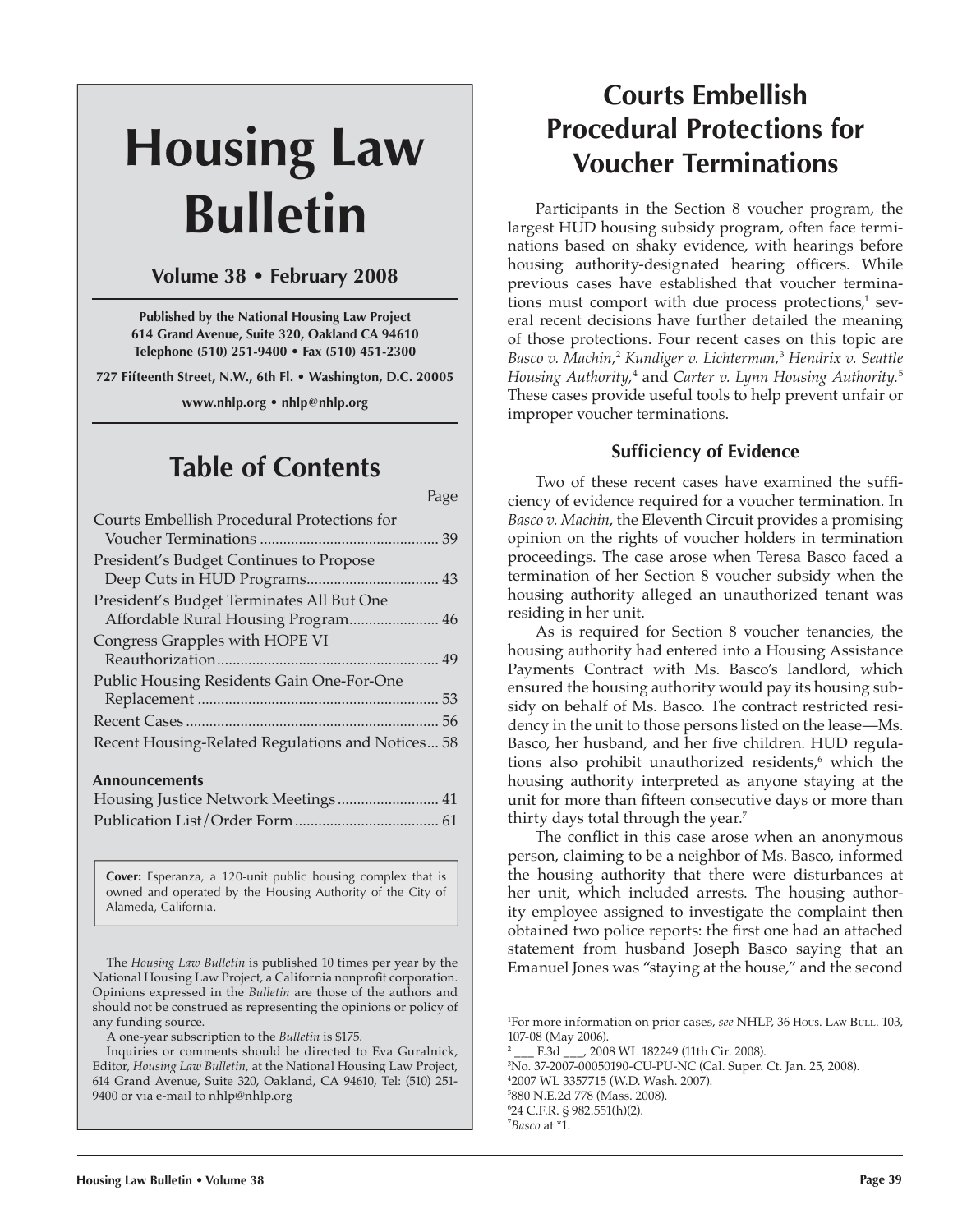one, issued almost five months later, included "Elonzel Jones" as an eyewitness to a battery, with his address given as Basco's. Based on those two reports, the housing authority decided to terminate Ms. Basco's assistance. The Housing Authority's Notice of Intent to Terminate implied that the housing authority believed Emanuel Jones and Elonzel Jones were the same person and that that person had been living in Ms. Basco's unit from at least February to July 2005 and was therefore an unauthorized resident.<sup>8</sup>

*The appellate court found that the housing authority must carry the burden of persuasion; it had to demonstrate, with suf cient evidence, an actual violation of the unauthorized resident policy.*

After receiving the notice, Ms. Basco requested an informal hearing. The housing authority presented the two police reports as evidence. Ms. Basco in turn provided her and her landlord's testimony, submitted notarized letters stating that Jones had lived at another address, and asked that her husband be allowed to testify by telephone. After denying that request, the hearing officer upheld the termination decision.9 Ms. Basco appealed to the Section 8 administrator, who refused to overturn the hearing officer's decision. Pointing to the housing authority's policy that "The burden of proof that the individual is a visitor rests on the family,"<sup>10</sup> the administrator determined that Ms. Basco had not met this burden.

The Bascos then sued in federal court, claiming a violation of their procedural due process rights pursuant to Section 1983. They asserted that the housing authority improperly placed the burden of proof on them and denied them the opportunity to confront and cross-examine witnesses. The trial court rejected their claims, entering judgment for the housing authority.

On appeal, the appellate court separated the burden of proof question into two categories: who has the burden of persuasion and who carries the burden of production. It found that the housing authority must carry the burden of persuasion; it had to demonstrate, with sufficient evidence, an actual violation of the unauthorized resident policy. Once the housing authority met that burden, the tenant would have the burden of production to show that the person was actually only a visitor.<sup>11</sup>

The second aspect of the Bascos' due process claim, that they did not have an opportunity to cross-examine adverse witnesses, folded into the court's analysis of whether or not the two police reports met the burden of persuasion. On this point, the court cited an earlier ruling, which cited four factors to use in determining the admissibility of hearsay evidence in an administrative hearing.12 One of those factors states that hearsay should be considered if "the opposing party could have obtained the information contained in the hearsay before the hearing and could have subpoenaed the declarant…"13 The court noted the applicability of that factor to this situation, stating that it supported denying admission of the evidence. However, the court found that it need not answer that question to decide the case.14 It held that even if the reports were admissible hearsay, they did not meet the housing authority's burden of persuasion, as they were "legally insufficient to establish a *prima facie* case that either Emanuel or Elonzel had resided at the Bascos' residence for fifteen consecutive days or for thirty days in a twelve-month period."15 Under this logic, the housing authority should never have initiated this termination proceeding without more evidence.

Another recent case dealing with the sufficiency of evidence in a voucher termination is *Kundinger v. Lichterman*, a California state court case. In that case, James Kundinger, a man with schizophrenic disorder, got into a fight with his parents at their home, more than a mile away from his unit.<sup>16</sup> Because of the fight, the police were called to the parents' unit. Mr. Kundinger was then arrested and eventually pled guilty to misdemeanor disturbance of the peace, an offense that does not involve violence.<sup>17</sup> However, the police report stated that Mr. Kundinger had pushed and grabbed his father. Based on that police report, the San Diego Housing Authority (SDHA) filed a notice to terminate his Section 8 voucher for "violent criminal activity."18 Mr. Kundinger requested an informal hearing, where the SDHA presented only the police report, minutes of the criminal proceeding, and a housing authority employee's testimony of a conversation with his parents. He had no opportunity to confront or cross-examine witnesses and was not allowed the opportunity to present his own witnesses.<sup>19</sup> After losing at the informal hearing, Mr. Kundinger sought a writ of mandamus in state court.

The court granted the writ. Like other decisions regarding due process and voucher terminations, the court's order compared the termination of a voucher to the termination of welfare subsidies and acknowledged that basic due process is required. However, in this case,

<sup>8</sup> *Id.* at \*5.

<sup>9</sup> *Id*. at \*2. 10*Id.*

<sup>11</sup>*Id.* at \*5.

<sup>12</sup>*J.A.M. Builders, Inc. v. Herman*, 233 F.3d 1350, 1354 (11th Cir. 2000). 13*Basco* at \*4, (*citing J.A.M. Builders*).

<sup>14</sup>*Id*. at \*5. 15*Id.*

<sup>16</sup>Brief for Petitioner at 1, *Kundinger v. Lichterman*, No. 37-2007-00050190- CU-PU-NC (Cal. Super. Ct. Jan. 25, 2008) (order granting writ of administrative mandamus).

<sup>17</sup>*Id.* at 2. 18*Id.*

<sup>19</sup>*Id.*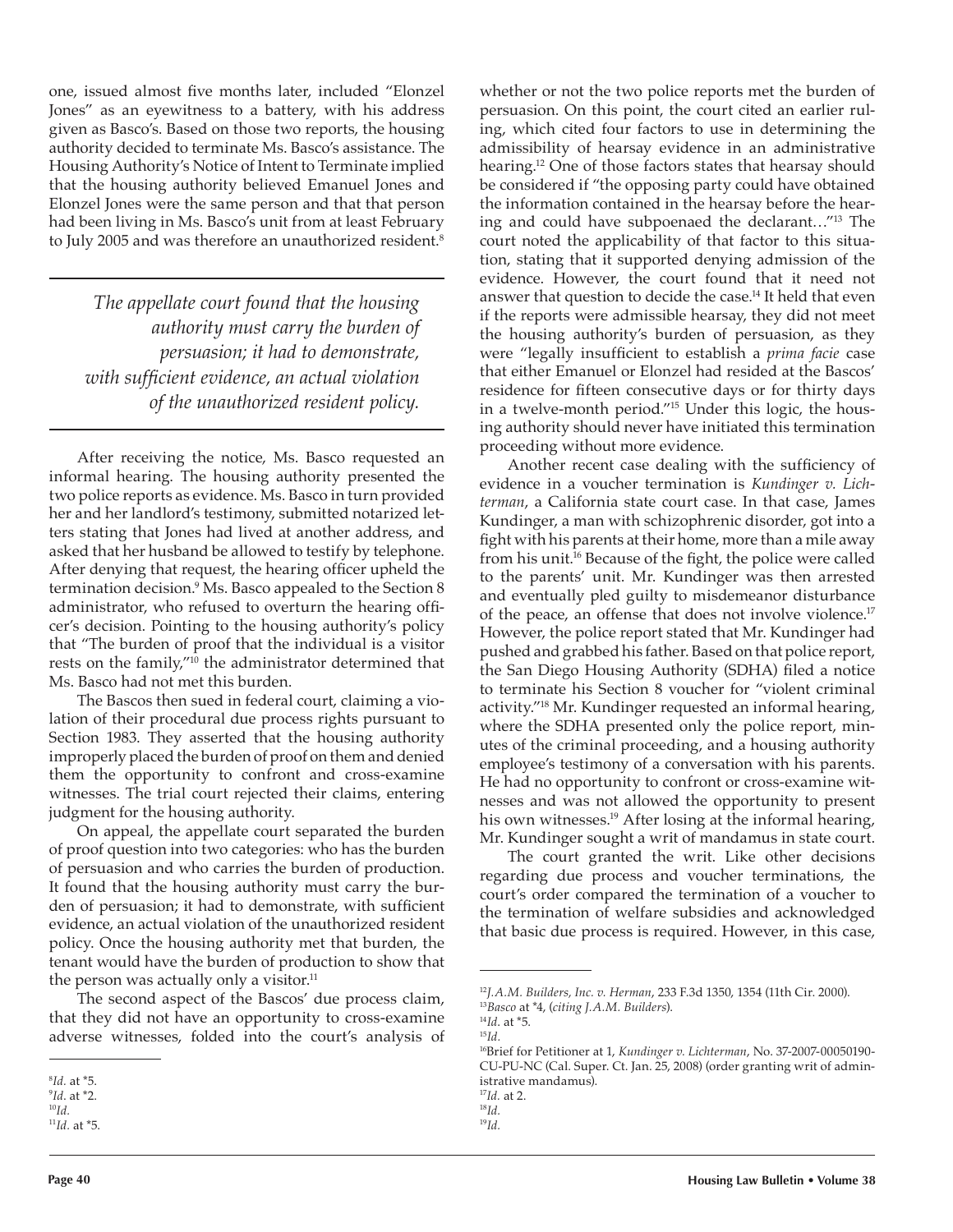the court based its decision on state law, which says that "hearsay alone is generally insufficient to support an administrative finding."<sup>20</sup> Rejecting the SDHA's argument that the hearing and the evidence admitted followed  $HUD$  regulations, $21$  the court reasoned that because those regulations require a preponderance of the evidence standard, unsupported hearsay is still not sufficient to uphold a voucher termination. Thus, the court saw no reason to veer from the traditional rule that unsupported hearsay alone is insufficient to uphold a decision, even in an informal administrative hearing. By using state law in conjunction with traditional due process doctrine, Mr. Kundinger and his counsel were able to prevent a housing termination based on insufficient evidence.

#### **Adequacy of Informal Hearing Procedures**

Yet another recent decision, *Hendrix v. Seattle Housing Authority*, challenges the adequacy of the administrative remedy available by alleging a violation of the right to due process.22 In this case, Tina Hendrix faced a voucher termination because of alleged misrepresentations of family size and income. When notified of the intent to terminate, she requested an informal hearing, as provided by the rules.<sup>23</sup>

After being granted an informal hearing, Ms. Hendrix filed suit in federal court and requested and received a preliminary injunction against the holding of the informal hearing until resolution of the lawsuit. She pursued this avenue because of an alleged pattern of deficiencies in the hearing policies and practices of the Seattle Housing Authority (SHA). The authority conducts numerous informal hearings under a sole hearing officer, who rarely decides in favor of the tenants. Part of this unfavorable record arises from the fact that SHA policy prohibits legal arguments and defenses from being raised at the informal hearing, including those based on cases and statutes. Thus, tenants may only use HUD regulations and SHA policies, as well as facts, in their defense.

The tenant brought two causes of action in her federal complaint. She sought a writ of prohibition against SHA for exceeding its authority, while also seeking declaratory and injunctive relief. These claims were based on the hearing officer's failure to consider material facts, using the wrong evidentiary standard, refusing to hear all relevant legal arguments, and the officer's lack of proper skills and training for adjudicating such matters.<sup>24</sup> SHA filed a motion to dismiss these causes of action, which the court partially granted and partially denied.

The court first dismissed the cause of action for a writ of prohibition, which stops proceedings of an entity that exceed its jurisdiction, $25$  finding that SHA was acting within its authority to conduct pre-termination hearings, even if they were going to proceed incorrectly.<sup>26</sup>

The court did, however, refuse to dismiss the cause of action for a declaratory judgment and permanent injunction. Ms. Hendrix's request for declaratory and injunctive relief rested on two claims. First, she argued that the SHA failed to follow the administrative hearing requirements, using a "sufficient evidence" standard rather than a "preponderance of the evidence" standard. Second, she alleged that the SHA policies and practices constituted a violation of procedural due process under *Goldberg v. Kelly*. 27 In denying the SHA's motion to dismiss, the court stated that a housing authority must provide a full administrative review, and simply adhering to the minimum standards of a pre-termination review when there is no comprehensive post-termination review is inadequate under *Goldberg v. Kelly*. According to the court, Goldberg

#### **SAVE THE DATES**

#### **Housing Justice Network National Meeting December 7 - 8, 2008**

### **National Housing Training December 6, 2008**

The next meeting of the Housing Justice Network (HJN) is scheduled for Sunday and Monday, December 7 and 8, 2008, in Washington, D.C. A full-day basic training on the federal housing programs will be offered on Saturday, December 6. Both events will be held at the Washington Court Hotel. Low-income housing advocates are invited to both events.

Scheduled for one month after the national elections, the HJN national meeting will be an excellent opportunity to begin planning for a new Administration. It will also serve as a forum for sharing the latest housing news and legal strategies with colleagues from all over the country. Prominent experts on affordable housing, the federally assisted housing programs, and related issues will be featured speakers and panelists. Do not miss two days of high-quality information sharing and discussions for low-income housing advocates and clients!

Detailed meeting information and conference registration forms will follow in the next several months. In the meantime, mark your calendar!

<sup>20</sup>*Kundinger v. Lichterman*, No. 37-2007-00050190-CU-PU-NC (Cal. Super. Ct. Jan. 25, 2008) (order granting writ of administrative mandamus) (*citing* California Continuing Education of the Bar, California Administrative Mandamus, at § 3.65).

<sup>&</sup>lt;sup>21</sup>24 C.F.R. § 982.553.<br><sup>22</sup>Hendrix at \*4.

<sup>&</sup>lt;sup>23</sup>24 C.F.R. § 982.555. <sup>24</sup>*Hendrix*. at \*2.

<sup>&</sup>lt;sup>25</sup>*Id.*<br><sup>26</sup>*Id.* at \*3.<br><sup>27</sup>397 U.S. 254 (1970).